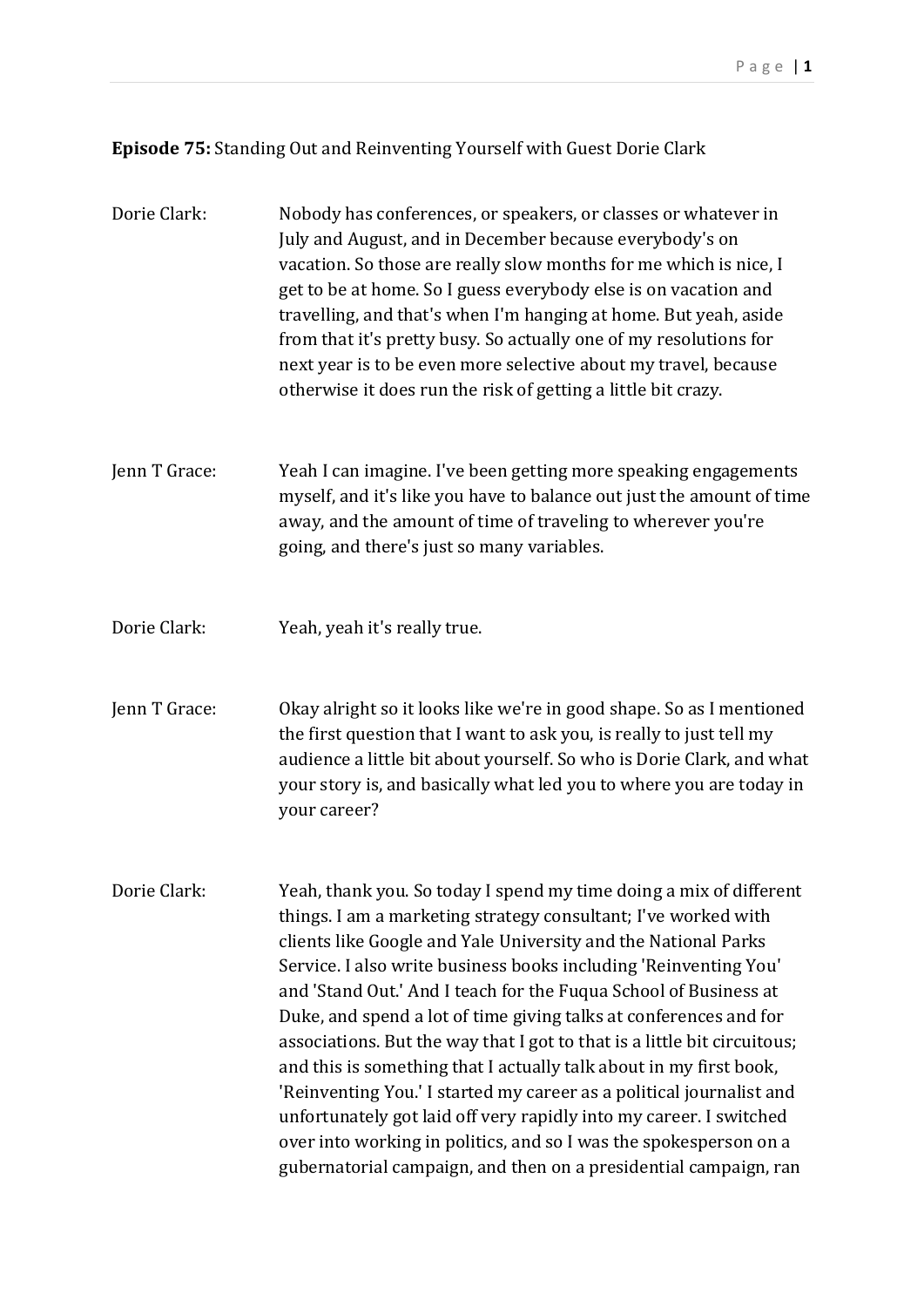|               | a nonprofit for a couple of years, and then finally as a result of all of<br>those things, I realized that running the nonprofit was essentially<br>the same thing as running a business. And so I decided in 2006 to<br>launch my own, and that is how I sort of sprung into the<br>entrepreneurial ventures that I'm doing now.                                                                                                                                                                                                                                                                                                                                                                                                                                                                                                                                                                                                                                                                                                                                                                                                                                                                                                                                                                                                              |
|---------------|------------------------------------------------------------------------------------------------------------------------------------------------------------------------------------------------------------------------------------------------------------------------------------------------------------------------------------------------------------------------------------------------------------------------------------------------------------------------------------------------------------------------------------------------------------------------------------------------------------------------------------------------------------------------------------------------------------------------------------------------------------------------------------------------------------------------------------------------------------------------------------------------------------------------------------------------------------------------------------------------------------------------------------------------------------------------------------------------------------------------------------------------------------------------------------------------------------------------------------------------------------------------------------------------------------------------------------------------|
| Jenn T Grace: | Nice. So you're coming up on your ten year anniversary, how<br>exciting!                                                                                                                                                                                                                                                                                                                                                                                                                                                                                                                                                                                                                                                                                                                                                                                                                                                                                                                                                                                                                                                                                                                                                                                                                                                                       |
| Dorie Clark:  | Yeah, exactly it is pretty great. And finally I found a career that<br>stuck. I love being an entrepreneur and working for myself, I find it<br>really satisfying in that it suits my personality.                                                                                                                                                                                                                                                                                                                                                                                                                                                                                                                                                                                                                                                                                                                                                                                                                                                                                                                                                                                                                                                                                                                                             |
| Jenn T Grace: | I'm sure, and I would imagine that over the last ten years-<br>especially since your book is called 'Reinventing You,' I'm sure<br>you've kind of reinvented the way your business has looked over<br>those last ten years. Do you want to share anything about that?                                                                                                                                                                                                                                                                                                                                                                                                                                                                                                                                                                                                                                                                                                                                                                                                                                                                                                                                                                                                                                                                          |
| Dorie Clark:  | Yeah I really-you'd think that starting your own business would be<br>a fairly consistent thing, you just decide what you're going to offer<br>and go do it. But I actually have reinvented my business many<br>times within the umbrella of doing strategic communications. I<br>actually started out essentially doing public relations; that was<br>what I knew, I had been a journalist, I had essentially done PR for<br>political candidates. But around the time that I was launching in<br>2006, I realized that-that was when social media was just<br>beginning to take off, and people didn't understand it, but they<br>were sort of confused by it. That created a lot of opportunities, but<br>what was happening at the same time is that the newspaper<br>industry was continuing to collapse. And so clients were expecting<br>the same things out of PR as they always had, which is they are<br>having a press conference, you need to have the Regional Daily<br>there, and they need to get really good placement in the paper. And<br>it became this incredibly painful and arduous task to explain to<br>them, 'No the reason the reporter isn't there to cover your press<br>conference isn't because your PR consultant has done a crappy job,<br>it's because reporters don't exist anymore because they've all been |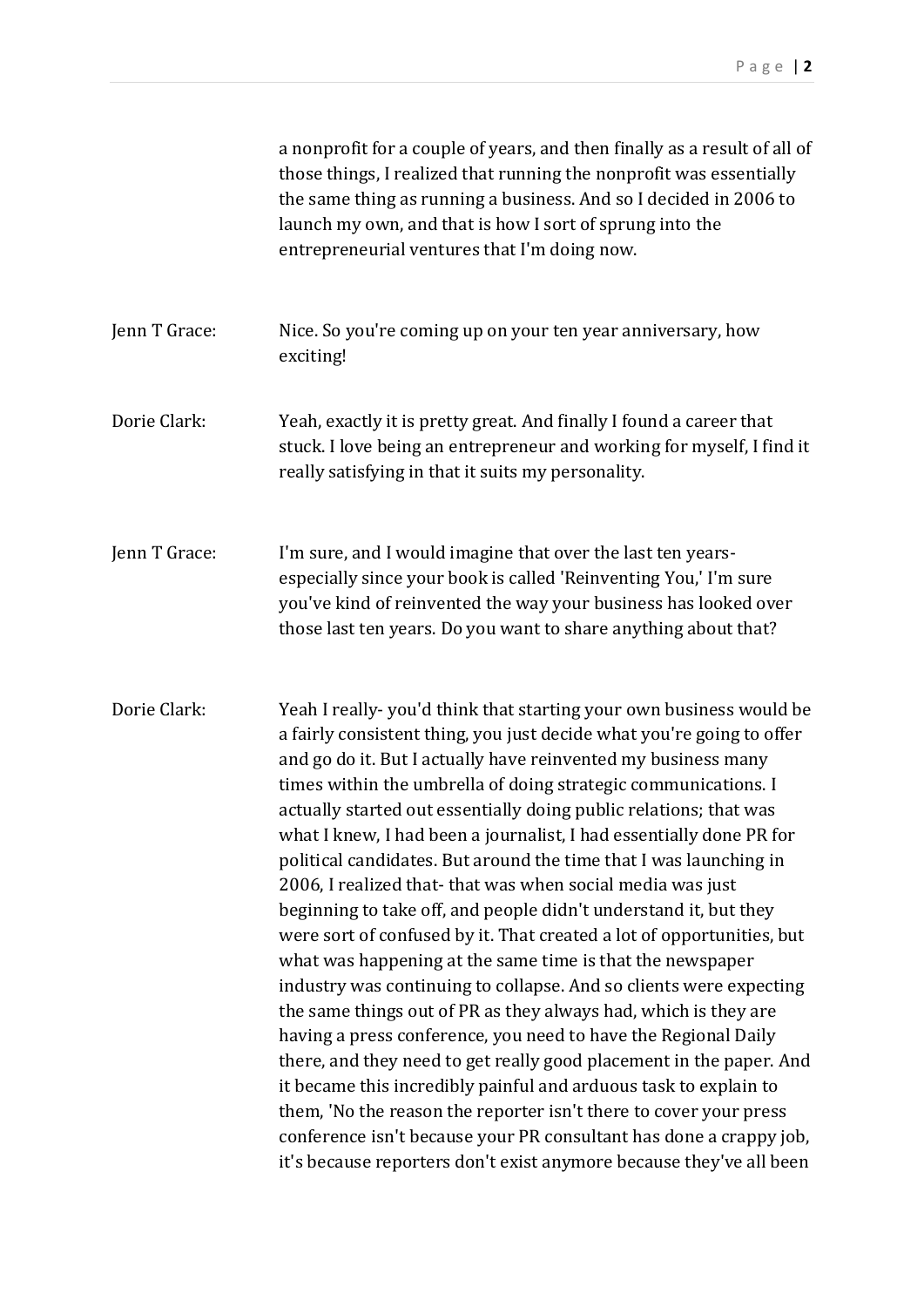fired, and the newspaper's size has been cut in half, so you're not going to get in the paper for a conference announcing that you've given \$500 to the local charity.' So it became just such a terrible, thankless task. I realized alright, I've got to get out of PR. And so I shifted into marketing strategy, that was the first innovation. I also originally thought I'd be doing a lot of work in politics, but began pretty quickly shifting into doing corporate and nonprofit work. And so again and again there were these reinventions. And then finally in about 2009 or 2010 I shifted in a big way and decided that I needed to try to play a bigger game, and instead of being a local or a regional consultant in New England, which is what I had been doing, I decided that I needed to make a real investment in terms of building my so-called platform, and getting better known. And so I committed myself to doing a lot of writing, and blogging, and speaking, and getting myself out there so that I could hopefully raise my profile to be a national or international consultant instead.

Jenn T Grace: That is awesome. So in terms of your blogging, and just the content creation you've done. I'm on your mailing list, so I get your information, but who would you say is the ideal target market for you? Like who's your ideal reader of your newsletters, or who's reading the blogging content that you're putting out there, or someone who's reading your book? Because I've looked into both of your books, I actually have not bought them yet, I have about four on my audio account that I have not gotten through yet, so I want to make sure I had time to digest them. But I would love to know just a little bit more about your books, and who the ideal listener or reader is for those.

Dorie Clark: Well for my first book, 'Reinventing You,' it's really a book intended for people who want to make a change in their lives. And it could be that they want to change jobs, it could be that they want to change careers, it could be that they want to change how others perceive them. But it is a book about how to manage that change, and take control of it so that people are seeing you the way that you would wish to be seen; that's the general premise there. For 'Stand Out,' my most recent book, that's a book that's aimed at folks who are happy in the place that they're in, they love their job,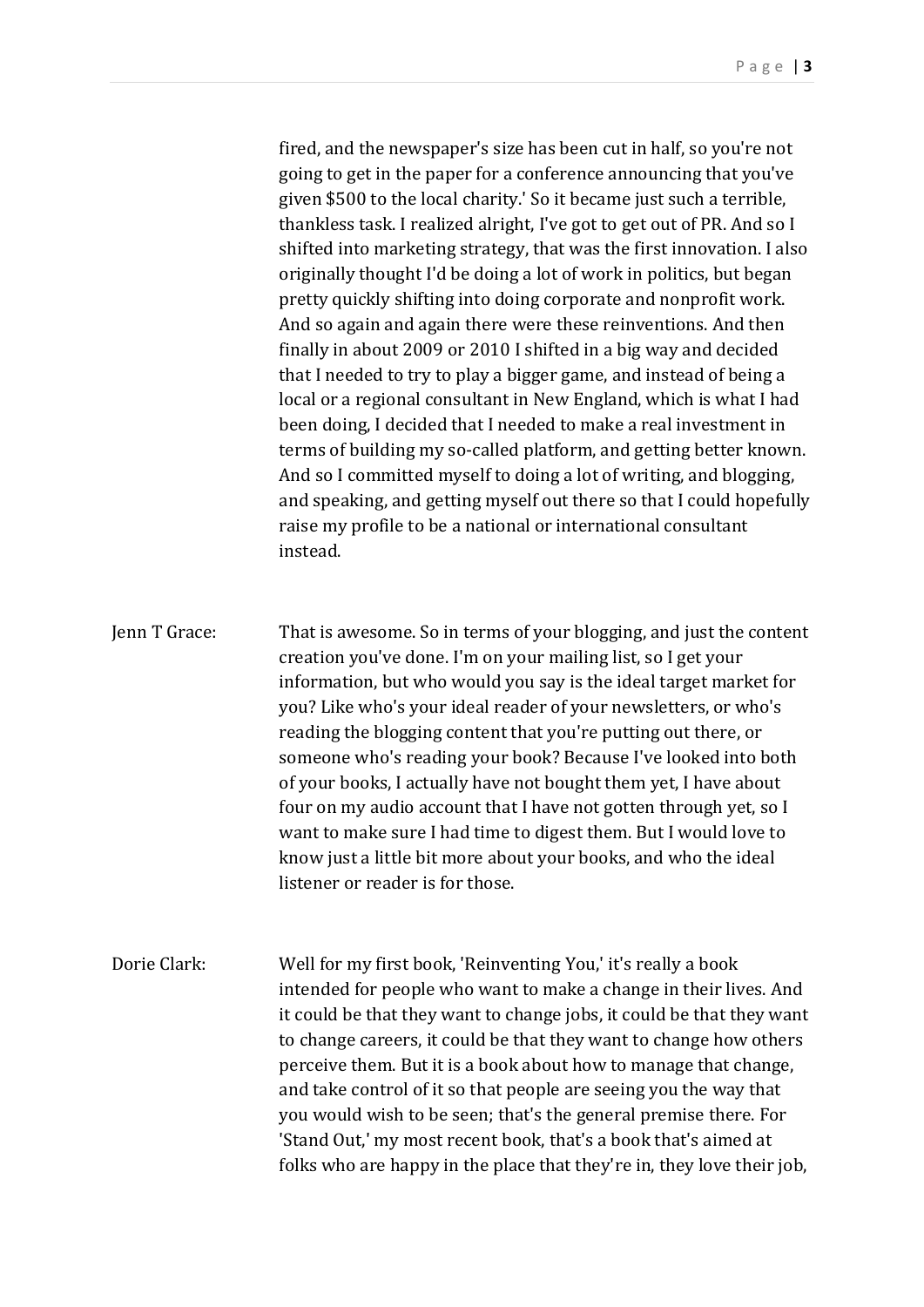they love their career or their field, but they want to try to break through to the next level. And it's a book to really help them become a recognized expert inside their company, or inside their field. If you're an entrepreneur, if you know that your career could benefit by raising your profile and getting your ideas out there more, that is a book that really tried to provide a roadmap for that.

Jenn T Grace: Nice. And when you were creating both of these books, did you have any type of 'ah-ha' moment around them, or I guess around what you were doing? I know that you gave a little bit of a background how you got to the point of starting your business, but was there any real kind of kick in the pants that was the thing that made you say, "I have to write this book"?

Dorie Clark: Well you know in many ways for my first book, 'Reinventing You,' I had been- I think the biggest 'ah-ha' moment is that sometimes you can be trying something forever, and just be hitting walls, but when you have the right idea, all of a sudden you discover that the walls have a door, and that the door just swings open. And it's such a marked difference, it was really dramatic for me. So in 2009 I decided that that was going to be my year, that was going to be the year that I sold a book. And so I spent the first half of the year writing three different book proposals, because I was convinced that I just need to come up with the right idea, and then some publisher would take it. But it turned out that was not at all how it worked. All of them got turned down because I kept hearing essentially that I was not famous enough, and so they did not want to take a chance on working with me. And that was enormously frustrating, and it meant that I kind of had to go back to square one. So I started blogging, that was what prompted me to do it, and finally about eighteen months later, toward the end of 2010, that was when I started blogging for the Harvard Business Review. And the second post that I ever did for it was called, 'How to Reinvent Your Personal Brand.' And when that post came out, it was successful, and they asked me if I would be willing to take it and turn it into an expanded version for the Harvard Business Review Magazine. And so I did that, and within a week of it hitting newsstands of February of 2011, I had three different literary agents approach me and ask if I was represented, and if I was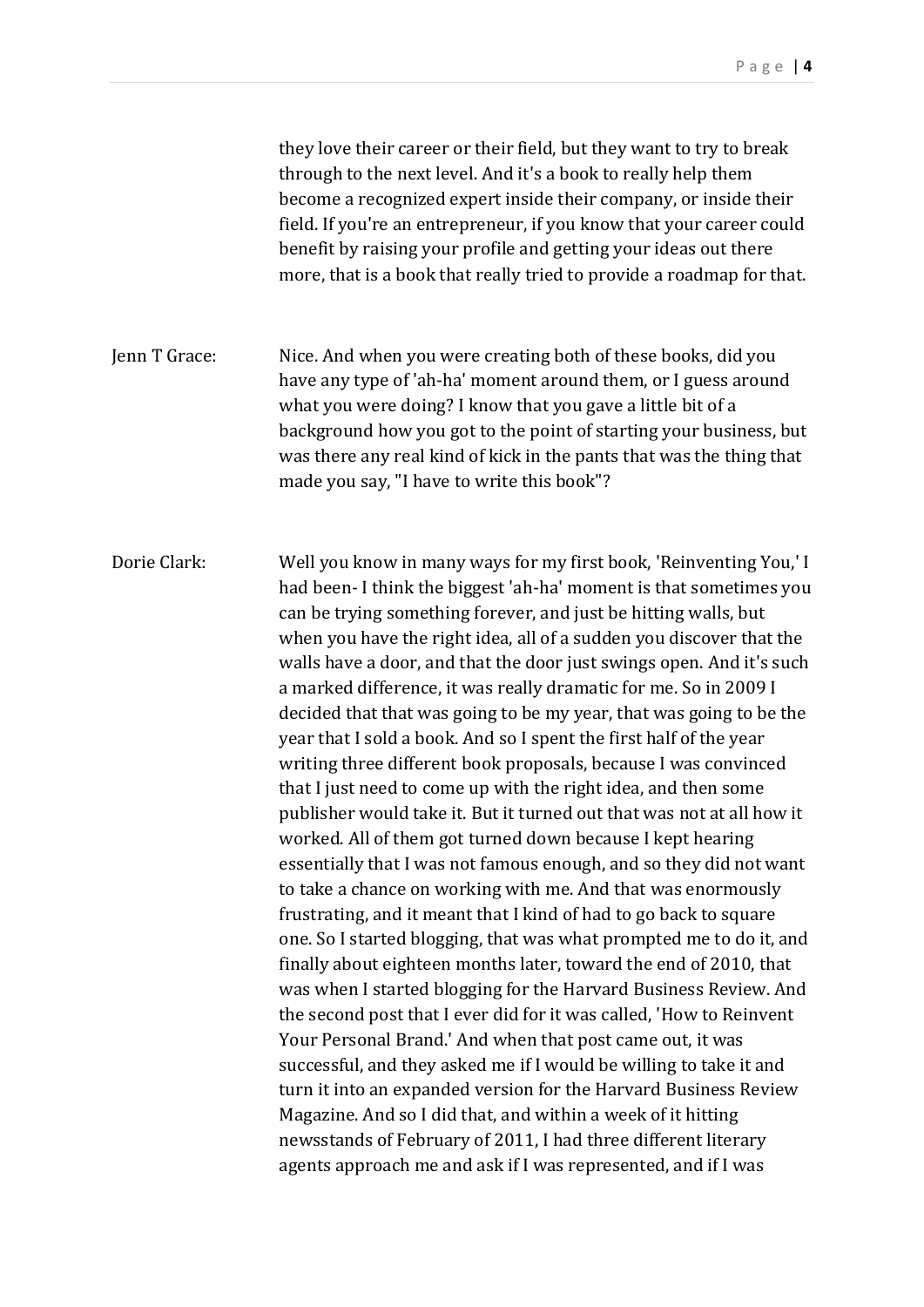interested in possibly creating a book proposal. And so I said, "Oh wow, is this what it's like to be wanted? Because all of my previous efforts had kind of come to not." And all of a sudden, folks were coming to me. And so I quickly put together a book proposal, was able to sell it to Harvard Business Review Press, and it resulted two years later in 'Reinventing You.' So I think the biggest 'ah-ha' was just that when the idea is right, and when you do in fact have a platform established, then things are just enormously easier than what you might have experienced previously where a lot of the doors are shut.

Jenn T Grace: Yeah and you know one of the things that I think that you touched on that's so incredibly important for people listening to understand, is that it took you eighteen months of just blogging. And I'm sure that- did you have some sort of consistency or routine where you did it once a week, twice a week, once a month, that you did over the course of those eighteen months to kind of build your base of content?

Dorie Clark: Later I developed a routine, and began blogging incredibly regularly. But during the eighteen months- actually most of them were spent attempting to break in various places. I knew that what was going to be important for me was so-called social proof; IE getting some more powerful or established brands associated with me. And so I spent an inordinate amount of time and energy trying to connect and break in at certain publications, and hitting a lot of walls, a lot of rejection from editors. Frankly it was very insulting because I had been a professional journalist, I had been paid to write just a few years previous, and now I was basically raising my hand saying, "Hey I'll write for you for free," and they don't even bother to get back to you. But that's the reality for a lot of these things, and you just have to keep persisting with it. But so it was mostly slogging through that in order to get the connections and relationships teed up. So first I was able to break in at the Huffington Post, and then finally at the Harvard Business Review. But later on starting in early 2012 I decided that I wanted to find a venue where I could write much more frequently. And so I wrote for Forbes for three and a half years, and I did it a minimum of five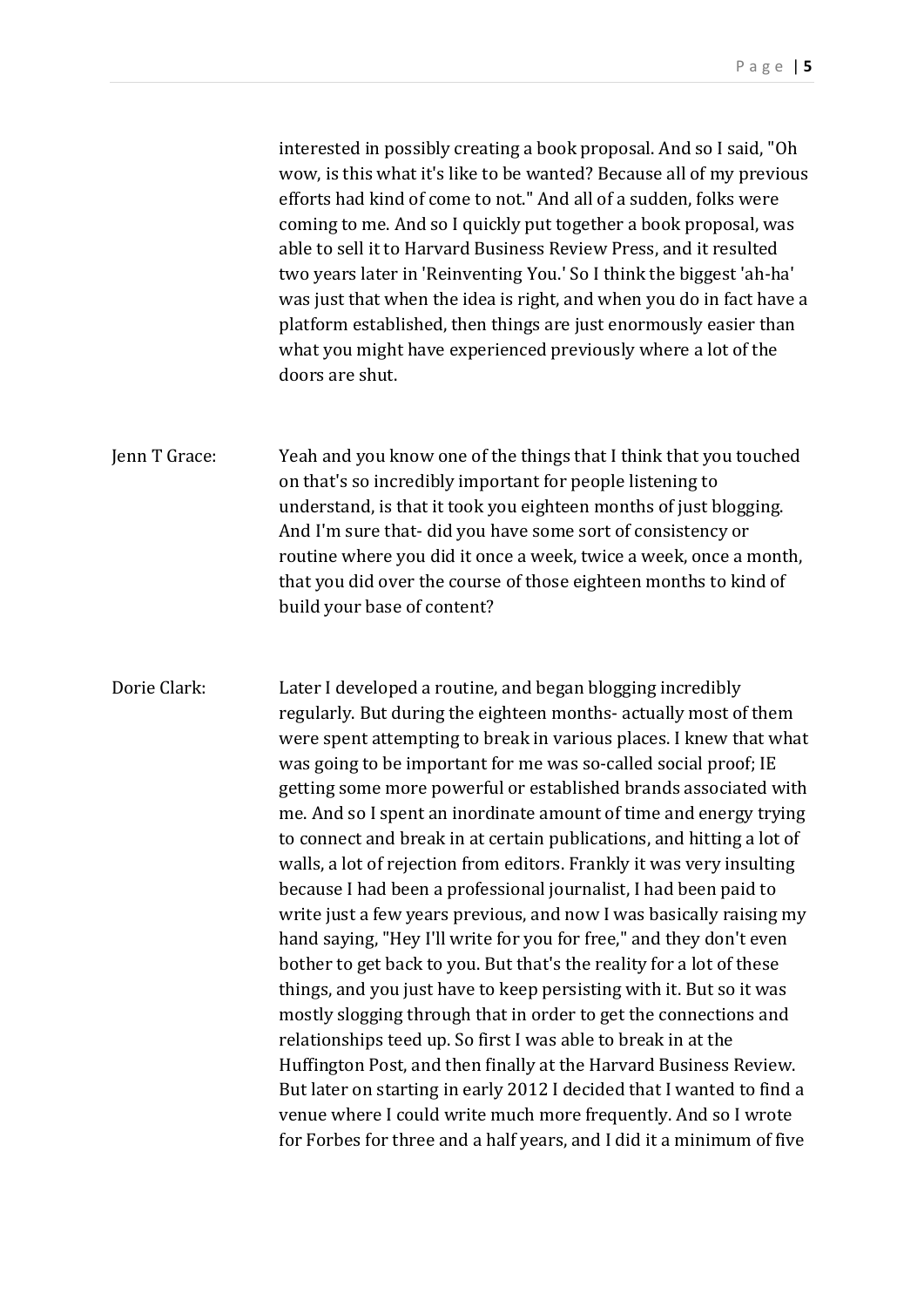times a month, but oftentimes as much as ten times a month, so I was really creating a very steady flow of content for them.

Jenn T Grace: Wow, that is intense. That's amazing though because it just goes to show that hard work and persistence really are those keys to success. Because I'm sure when you kind of came out on the scene and all of a sudden you have this book, people might just think that it's an overnight thing, and everybody thinks that success happens overnight. But really you had been putting in a significant amount of work for a really long time prior to that to really be able to leverage that type of success.

Dorie Clark: Yes, absolutely.

Jenn T Grace: Wow, that's awesome. So what keeps you motivated on a day-today basis? I know that we're connecting right now between two kind of big stints of travel for you. Is there something that just is your guiding principle that keeps you on track and motivated to keep on doing what you're doing?

Dorie Clark: Well one thing that I try to do is each year- actually I guess technically it's maybe every six months, I try to set three top priorities for myself that are going to be the kind of north star for that period of time. I think that if you have more than that it becomes really difficult. So for the first half of the year for instance, my big goals were launching my book successfully, 'Stand Out,' which came out in April. Doubling the size of my email list which I figured would be something that took the whole year. Fortunately I was actually able to do it much sooner than that, so that was encouraging. And then finding a girlfriend. So those were my priorities for the first half of the year, and now moving into the latter half of the year I'm sort of shifting over. So the book is launched, so then what kind of replaced that slot was that I wanted to sell the proposal for my next book. And so I actually have just agreed to a contract for my third book, which I guess will probably be coming out in 2017 or 2018. But I think it's important to make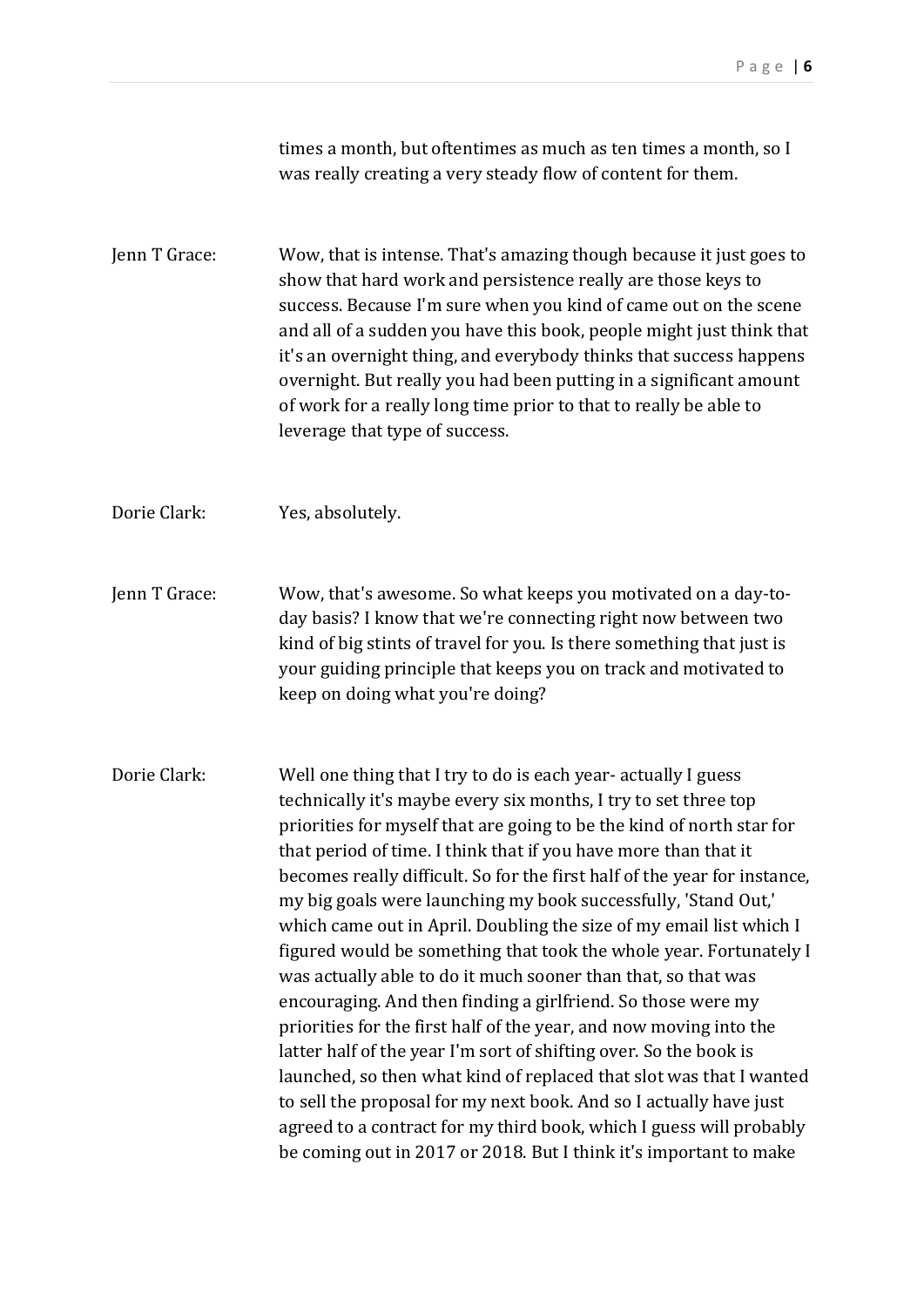sure that you're always having something to look forward to, and always moving the ball forward.

Jenn T Grace: Yeah, absolutely. Goal setting is so incredibly important. I'm glad that that's part of your routine as well, and it makes sense that since you've seen such enormous success so far. So in terms of I guess just saying your book would be 2017 or 2018, I'm always sonot shocked because this is so kind of the norm, that it takes such a long period of time to go from concept to actual execution when you're going through a traditional publishing route. Is that frustrating to you at any period of time? Like do you ever think like, 'Oh I wish I could have this in six months rather than two and a half or three years'?

Dorie Clark: Oh for sure with my first two books it was really frustrating because I wanted to get it out there. I knew that a book would be a key driver in terms of building my brand, and that it would accelerate my success. And so it really couldn't happen fast enough for me. I was enormously frustrated that it took just about two years from signing the contract to the book coming out for 'Reinventing You,' and then it took about eighteen months between signing the contract and 'Stand Out' coming out. That felt so interminably slow to me. But actually for this third book I actually feel okay about it because I've been on a little bit of a treadmill for the past four years writing books, promoting books, et cetera. And so I'm actually looking forward to having a little bit more time hopefully to work on this, and to write it so that I can focus on other elements of my business beyond literally just either writing or promoting books.

Jenn T Grace: Interesting. And I know that you had talked about marketing strategy in the beginning and that's something that you focus on. How much of your I guess time maybe now versus how you want it to be are you focusing on helping other companies be better, versus promoting or writing your books?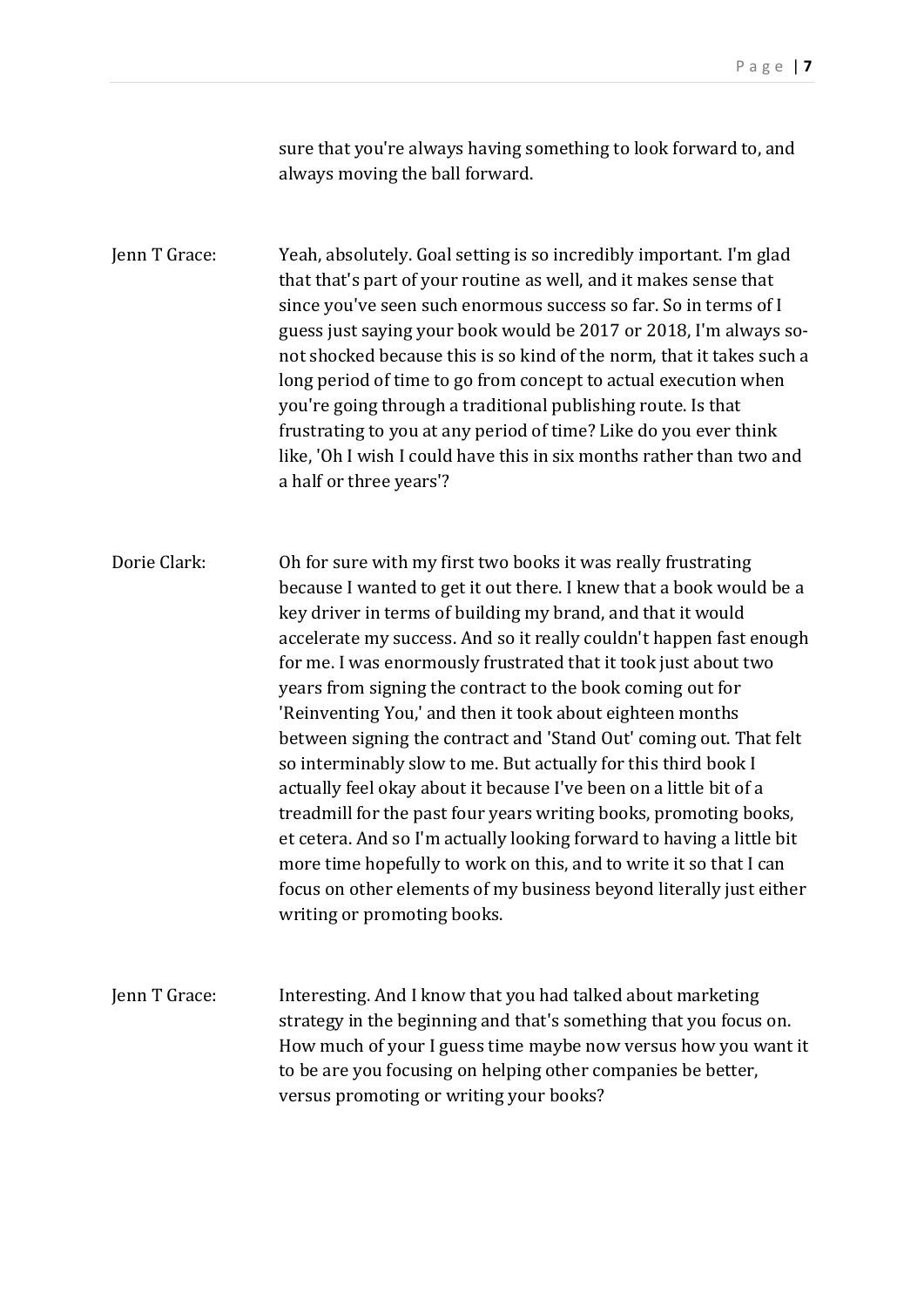| Dorie Clark:  | So before I started writing my books, which really was the driver<br>for expanding other facets of my business, probably 95% of my<br>income was based on consulting; I just had a traditional consulting<br>practice. I deliberately over the past few years have tried to shift it<br>so that now it's actually much more equal, it's much more I would<br>say in maybe fifths, and I wanted to do that deliberately as kind of<br>a market hedge. So I probably get about 20% a piece of my income<br>from consulting, speaking, coaching, writing the books, and then<br>doing executive coaching.                                                                                                                                                                                                                                                                                                                                                                                               |
|---------------|------------------------------------------------------------------------------------------------------------------------------------------------------------------------------------------------------------------------------------------------------------------------------------------------------------------------------------------------------------------------------------------------------------------------------------------------------------------------------------------------------------------------------------------------------------------------------------------------------------------------------------------------------------------------------------------------------------------------------------------------------------------------------------------------------------------------------------------------------------------------------------------------------------------------------------------------------------------------------------------------------|
| Jenn T Grace: | Nice, that's awesome. And it's always good, they always say it's<br>good to diversify your income in your investments, but it's also<br>true for your business. It just makes you more sustainable.                                                                                                                                                                                                                                                                                                                                                                                                                                                                                                                                                                                                                                                                                                                                                                                                  |
| Dorie Clark:  | Exactly, yes.                                                                                                                                                                                                                                                                                                                                                                                                                                                                                                                                                                                                                                                                                                                                                                                                                                                                                                                                                                                        |
| Jenn T Grace: | Very cool. So in terms of- I want to switch over into LGBT stuff<br>momentarily, but I do want to ask you what is the best piece of<br>advice that you've been given, whether it's from a mentor, from a<br>book, from pretty much anywhere that's just one of those things<br>that has either helped you personally or in your business?                                                                                                                                                                                                                                                                                                                                                                                                                                                                                                                                                                                                                                                            |
| Dorie Clark:  | Well you know I think that- I'll go way back, something that was<br>really impactful to me not even when I was starting my business,<br>but just when I was a kid, was when I was thirteen I got handed a<br>copy of Tony Robbins' book 'Unlimited Power' by a friend's mom.<br>And I had seen it out on their living room table or something and I<br>asked her about it and she said, "Oh my God, you need to read<br>this." She said, "If you read this now, this will totally change your<br>life." And so I read it when I was thirteen, and it was great, I<br>thought it was really fantastic because it was the first book that I<br>had ever read-essentially the first self-help book I had ever read,<br>but it was the first book that I had ever read that really made the<br>point-which I wish more people would kind of clue their kids into,<br>that you can choose your reactions to things. That you really have<br>a lot more power and control over your life, and over how you |

react to things, and the decisions that you make than you might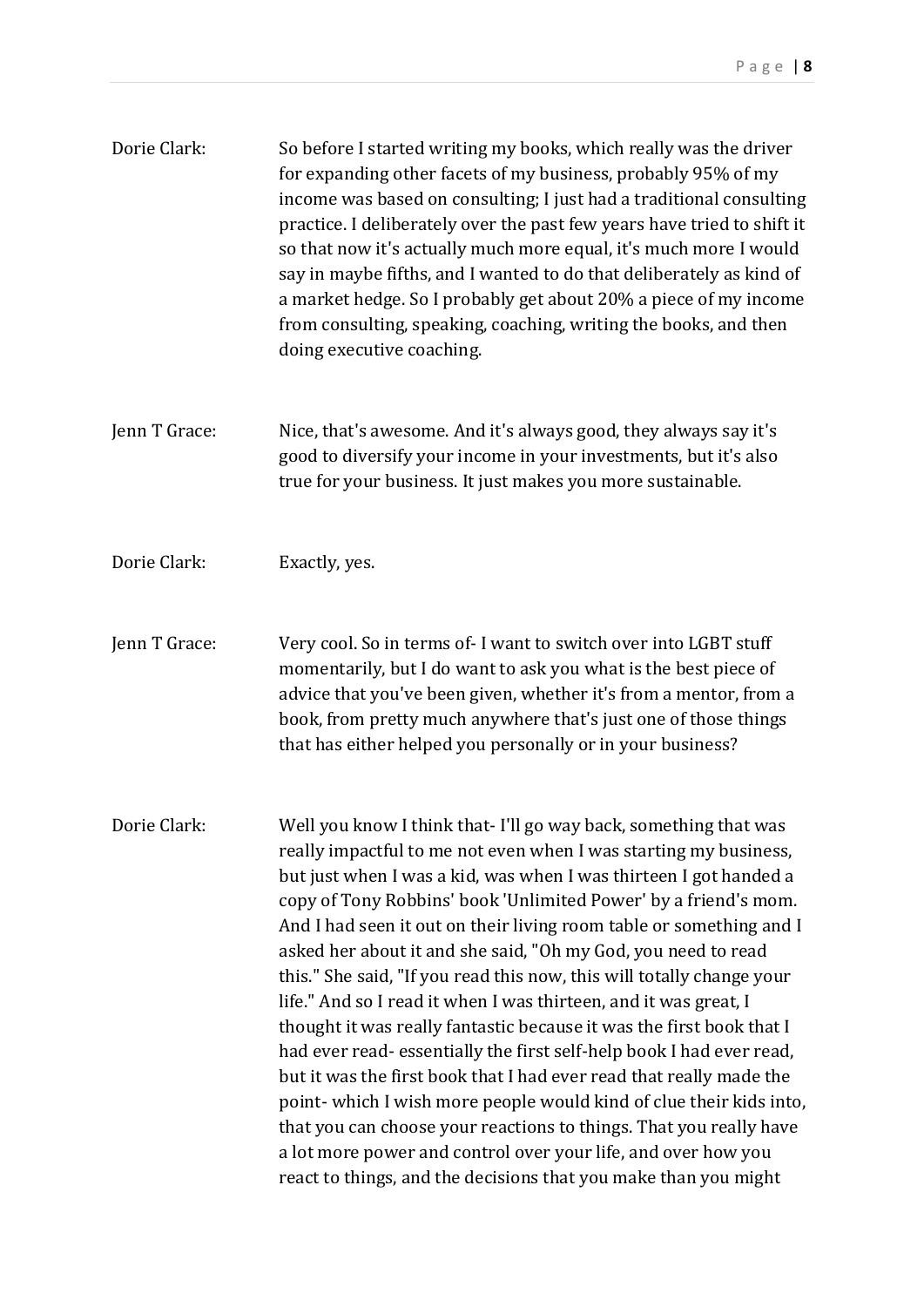|               | have been led to believe. And I found it really helpful, and really<br>empowering, and I think that it's been useful to me as I've gone<br>through and done everything entrepreneurial or otherwise.                                                                                                                                                                                                                                                                                                                                                                                                                                                                                                                                                                                                                                                                                                          |
|---------------|---------------------------------------------------------------------------------------------------------------------------------------------------------------------------------------------------------------------------------------------------------------------------------------------------------------------------------------------------------------------------------------------------------------------------------------------------------------------------------------------------------------------------------------------------------------------------------------------------------------------------------------------------------------------------------------------------------------------------------------------------------------------------------------------------------------------------------------------------------------------------------------------------------------|
| Jenn T Grace: | That's interesting. I've been looking up and reading more things on<br>emotional intelligence lately, it seems to be kind of a hot topic<br>going around. And I think that that book probably falls in line with<br>that train of thought pretty well.                                                                                                                                                                                                                                                                                                                                                                                                                                                                                                                                                                                                                                                        |
| Dorie Clark:  | Yeah, for sure.                                                                                                                                                                                                                                                                                                                                                                                                                                                                                                                                                                                                                                                                                                                                                                                                                                                                                               |
| Jenn T Grace: | Interesting. Okay so I appreciate your time thus far, this has been<br>awesome and I know that you're just a well-known business figure<br>which is fantastic, and I wanted to make sure that everybody had a<br>good sense of who you are and where you're coming from as far as<br>the business side goes. I do want to talk to you a little bit more<br>around marketing, and specifically around the LGBT community.<br>And you've already alluded to the guests listening that one of your<br>goals was to find a girlfriend, which I love. So in terms of just<br>talking about LGBT, first I want to ask you if you would be willing<br>to share a coming out story with the listeners. Whether it's from<br>something that had to do with family, friends, in the workplace; is<br>there any particular one that just kind of sticks in your mind when<br>somebody asks you about a coming out story? |
| Dorie Clark:  | Sure, yeah absolutely. I would say that one thing that when I think<br>back on coming out, I did it pretty early. I was about thirteen when<br>I realized that I was gay, and then I started telling everybody when<br>I was fourteen. But part of what made that possible, because I was<br>growing up in a really small town in North Carolina where this was<br>not really talked about a lot at the time, and in fact I didn't know<br>any other gay people, had not met any other gay people for about a<br>year after I came out. So I was the only gay person I knew for like a<br>year. So that took a while. But one of the things that I did, which I<br>am really glad that I did, and I'm really glad that my parents let me,<br>was I had this feeling that I would be a lot better off leaving my<br>town, and so I went to college early. There's a program at Mary                            |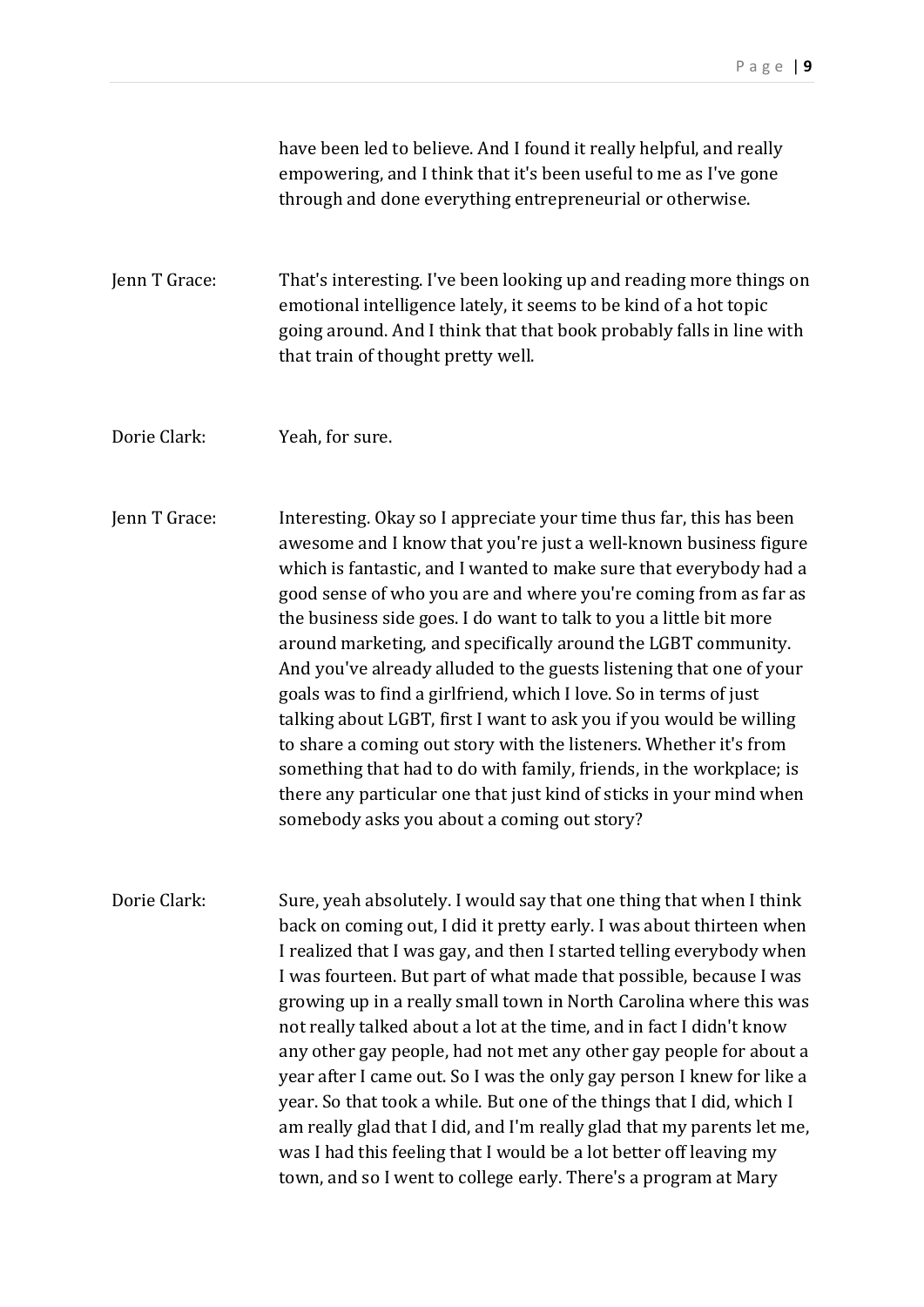|               | Baldwin College in Virginia, and so I entered there when I was<br>fourteen, and that was actually really great because even though<br>Mary Baldwin was a relatively conservative campus, even a<br>conservative college is usually better than a small high school in<br>North Carolina, at least at the time. And so I was able to find a<br>community of likeminded people, and so along with my first<br>girlfriend, and our friends and whatever, we actually founded the<br>first LGBT- there was not 'T' then. But the first LGB organization at<br>Mary Baldwin. And so that was fall semester of my freshman year.<br>And we went through the whole process, it was kind of<br>controversial on campus. 'What is this gay propaganda group?' But<br>we passed it through and we got it organized, so I was really proud<br>to be able to be a part of getting that dialogue started on campus. |
|---------------|--------------------------------------------------------------------------------------------------------------------------------------------------------------------------------------------------------------------------------------------------------------------------------------------------------------------------------------------------------------------------------------------------------------------------------------------------------------------------------------------------------------------------------------------------------------------------------------------------------------------------------------------------------------------------------------------------------------------------------------------------------------------------------------------------------------------------------------------------------------------------------------------------------|
| Jenn T Grace: | That is so amazing and so impressive that as a young fourteen year<br>old, you certainly went in with a bang.                                                                                                                                                                                                                                                                                                                                                                                                                                                                                                                                                                                                                                                                                                                                                                                          |
| Dorie Clark:  | Thank you. Well I think part of it was probably because I was<br>fourteen. Because I was hugely opinionated and hugely convinced<br>of the righteousness of all of my beliefs.                                                                                                                                                                                                                                                                                                                                                                                                                                                                                                                                                                                                                                                                                                                         |
| Jenn T Grace: | Well that's awesome. But you know what? It's that type of mindset<br>that affects change, and that's what you did which is totally<br>awesome. Have you gone back to that college since you graduated?<br>Or maybe just in colleges generally because I know that you're out<br>there speaking. But do you ever speak on the topic of LGBT or is it<br>really just specifically business focused?                                                                                                                                                                                                                                                                                                                                                                                                                                                                                                      |
| Dorie Clark:  | You know I've never been asked specifically to speak on LGBT<br>issues. Although I do try to bring it into my talks where it's<br>relevant. For instance there was a conference that I spoke at about<br>a year ago in Providence called BIF: The Business Innovation<br>Factory. And it's a pretty cool annual conference. And their shtick<br>is that they ask speakers to give a talk that they've never given<br>before, and a really personal talk; that's what they were after. So<br>they don't just want your standard thing, your standard business<br>talk, they want something really personal about you. And so I gave                                                                                                                                                                                                                                                                     |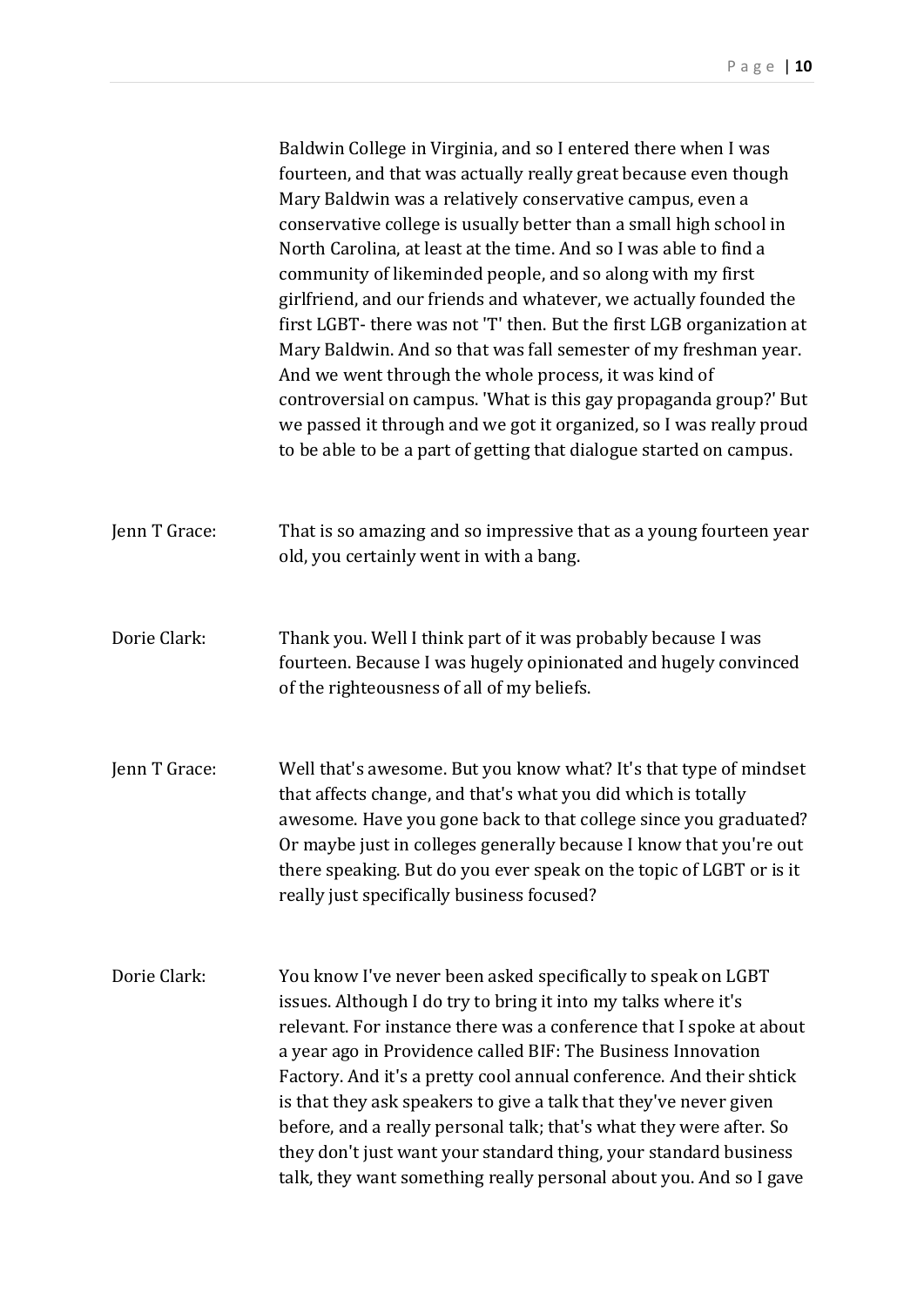a talk to them, and really shared my own experiences. And the hook of it was I talked about research that Deloitte and NYU teamed up on about the phenomenon of covering. And so I spoke about that and my own experiences. And it was great, it was really well received. I think some people said it was like the first kind of gay themed talk that they had had at that conference which had been going on for a number of years. And so that was pretty cool. And in fact if folks are interested in checking it out, on my website which is www.DorieClark.com, I have a videos page, and it's up there. It's been my talk for BIF. But also I'll just mention that I have a free resource, it's a free 42 page standout self-assessment guide, and people can download it for free from www.DorieClark.com and when they sign up for it, if they wish to get such a thing, they will get a series of weekly emails with just like all my best articles, and videos, and things like that. And one of the things that they get sent really early on is a link to the BIF video if people are interested in checking that out.

Jenn T Grace: That's awesome. So while you were talking I was thinking how- my question in my mind was going to be, "I wonder how up front you put this particular video?" Because it's so personal, and it's so not part of your normal business presentations. But I think it's amazing that you actually included right early on. And imagining that's so people get to know the real Dorie Clark versus maybe what their perceptions are. Would that be accurate?

Dorie Clark: Sure, yeah absolutely. I mean- and also I feel like- I look pretty gay. And so I think it would be silly and disingenuous for me to not talk about it, or address it, or whatever. It would just be like this sad meta example of covering, and I feel like one of the things that I talk about a lot is the importance- I mean like now everybody's talking about it to the point where the phrase has become nauseating, but talk about authenticity. But I really do think that it is genuinely important to be yourself. And of course that means that some people are not going to be into it, that some people are not going to enjoy your message, but you know they're not going to enjoy my message anyway because I'm a girl in men's suits. So too bad. So for the people who do enjoy my message, I think that it is important to just be up front, and if there's good interesting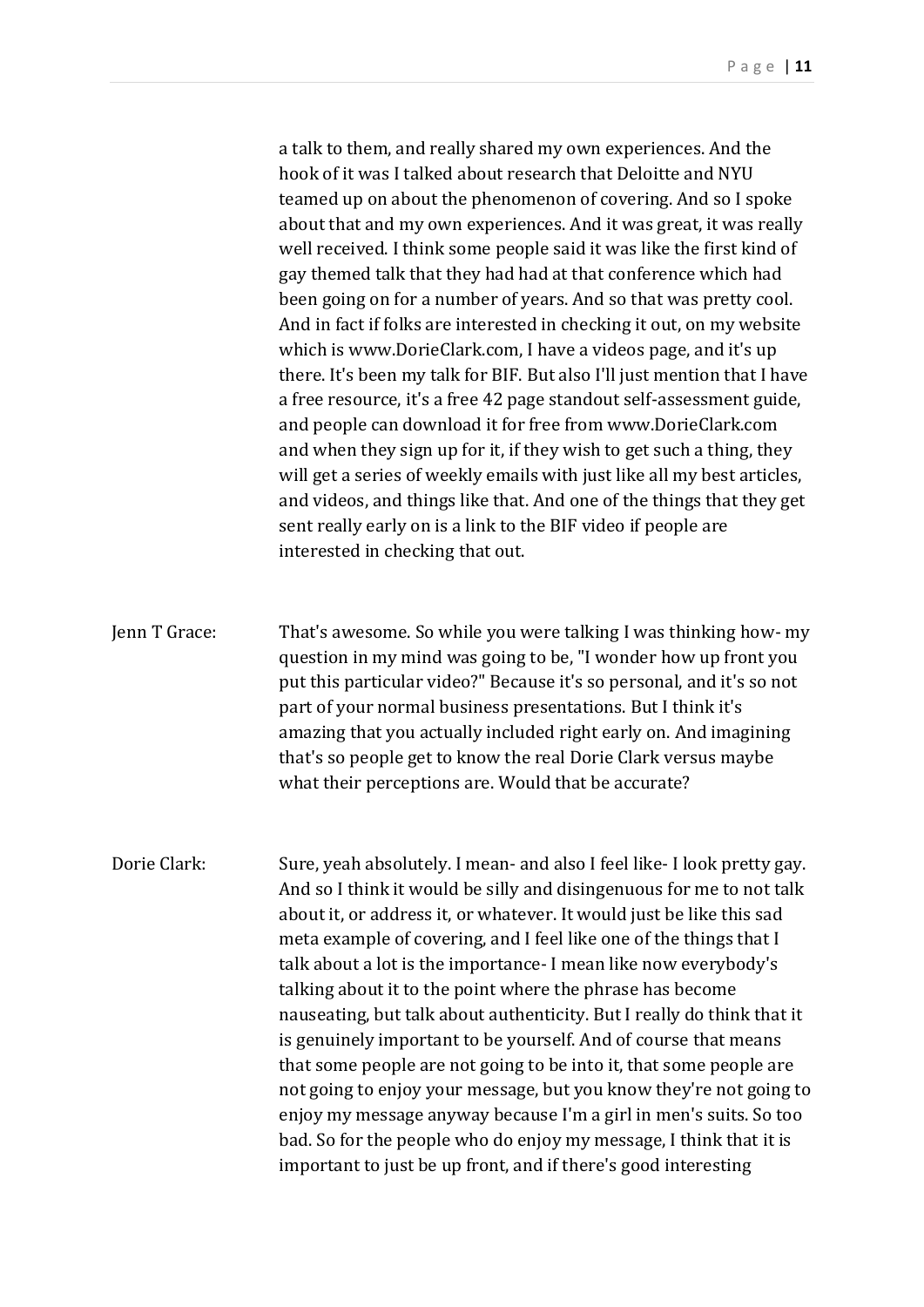material that I think can be helpful to people, I want to put that out there. So yeah, I make it fairly prominent.

Jenn T Grace: I think that's great, and so for people who are listening and may not know the term 'covering,' I'm very familiar with the Deloitte study, so I'm familiar with it. Could you A) just give a quick synopsis of what covering is, and then the additional question on that would be is there an example that you can think of where you yourself have been put in the position of having to cover? And how has that felt?

Dorie Clark: Yeah so when it comes to covering, I- so the basic idea, this is a term originally created by Erving Goffman who was a famous sociologist mid-century, and it was later taken up and expanded by Kenji Yoshino who's a professor at NYU. And he teamed up with Deloitte, in particular my friend and colleague Christie Smith, to expand it and to do a pretty detailed study about covering in the workplace. And the idea is that covering is- you could call it maybe a more subtle form of discrimination or oppression. The sort of discrimination 2.0 as it were. Because for instance if you're talking about LGBT issues, obviously if someone feels that they have to be closeted, that's an extreme example of people feeling really uncomfortable at work. But if we dial it down just a notch, there are circumstances where people might be out technically, but because they are nervous that it might not fit in, or it might make people feel uncomfortable, or it's just not the kind of place where they feel really okay being themselves. Even though technically people might know they're gay, they're behaving in ways that minimizes that identity. And so it could be that everybody else has pictures of their families on their desk, but you don't have a picture of your partner up. Or it could be that you are just a little bit careful about talking about what you're doing that weekend because you don't want to constantly be bringing up your girlfriend, or whatever. And so that's the LGBT example, but there's also examples for ethnic minorities that maybe they feel uncomfortable hanging out with other members of their cultural background because it might look like, "Oh well why are all the black people hanging out?" Or there's examples even of straight white men; people might think, 'Oh well they don't need to cover.'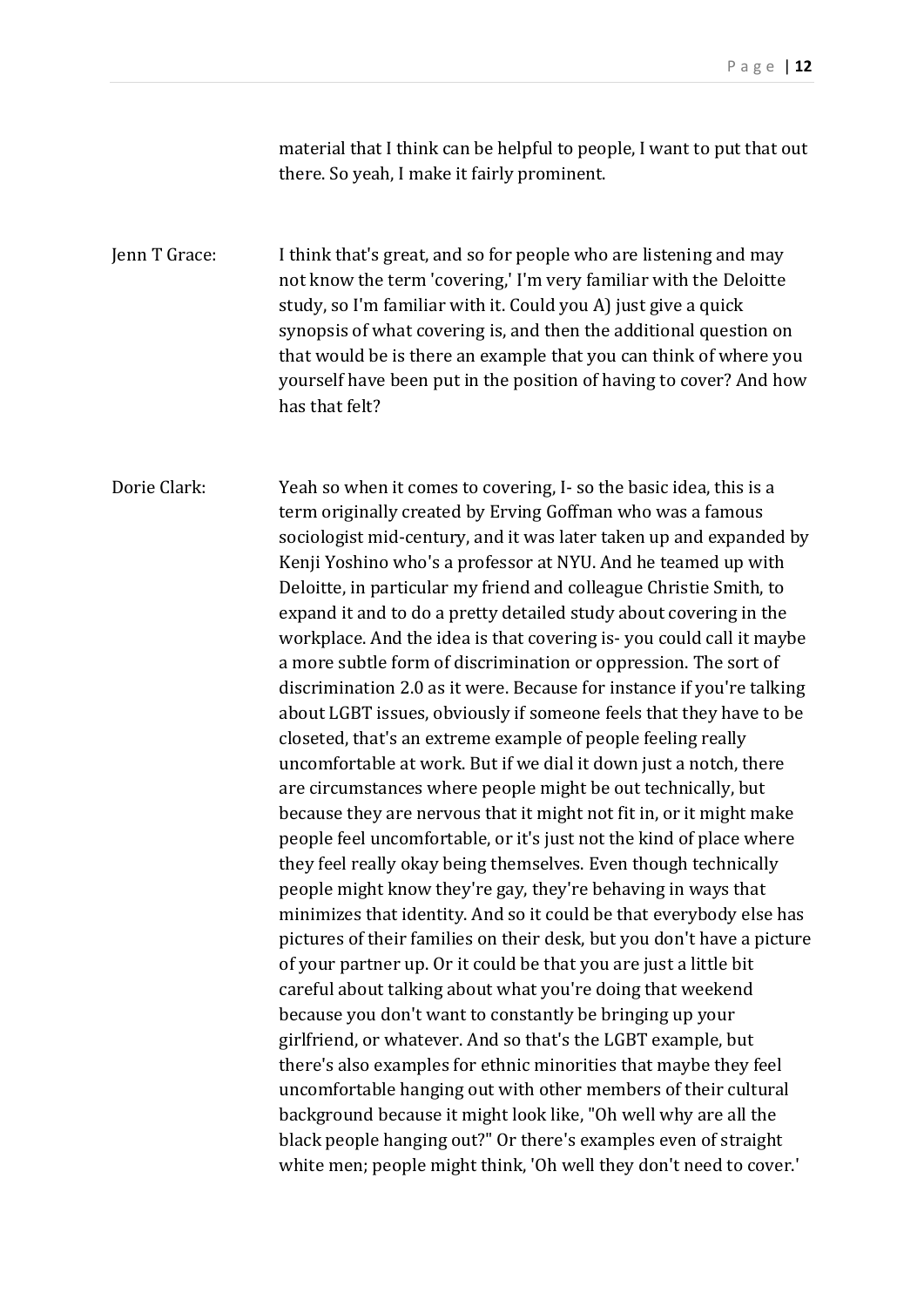But it turns out that 45% of straight white men actually report covering in some fashion. Maybe because they have a mental health issue that they're dealing with. I had a guy after my BIF speech come up to me and say, "What you talked about with covering, that was me." He said, "I'm a straight white guy, and I got divorced, and for a while I was a single dad, and I didn't want to tell people that because I was worried that they thought I wouldn't be committed at work. And so we all have these examples, and it turns out unfortunately it's fairly pervasive in the workforce, and it also turns out that it hinders people's performance at work because they are having to manage their identity more than just being able to relax and concentrate on work. So eliminating the need to cover, creating an environment where people feel safe and comfortable being themselves, is one of the best things that companies can do for workplace productivity.

Jenn T Grace: Absolutely. So now that you're not in a corporate setting, or I guess it doesn't even have to be a corporate setting, but you're on your own, you decide what you do and when you do it. So have you yourself have experienced covering I guess even in your entrepreneurial adventures?

Dorie Clark: Yeah, so it's a really interesting question. I mean in general, I would say no, but that's because I've made very deliberate choices to structure my life so that I don't have to do that. I think that unfortunately a lot of people do, upwards of 80% of LGBT people in fact according to the Deloitte study have experienced covering in some facet of their professional lives. And so for me I do have a lot more control as an entrepreneur; I can choose who I want to work with, there's not some factor where I have to be really worried about it. I mean it's possible that some corporate climate if I was consulting or whatnot might feel less conducive to it, but dating from my activist days in college, I'm somebody who's typically just taken the tack of, "You don't like me? Well F you, I don't like you."

Jenn T Grace: I love it.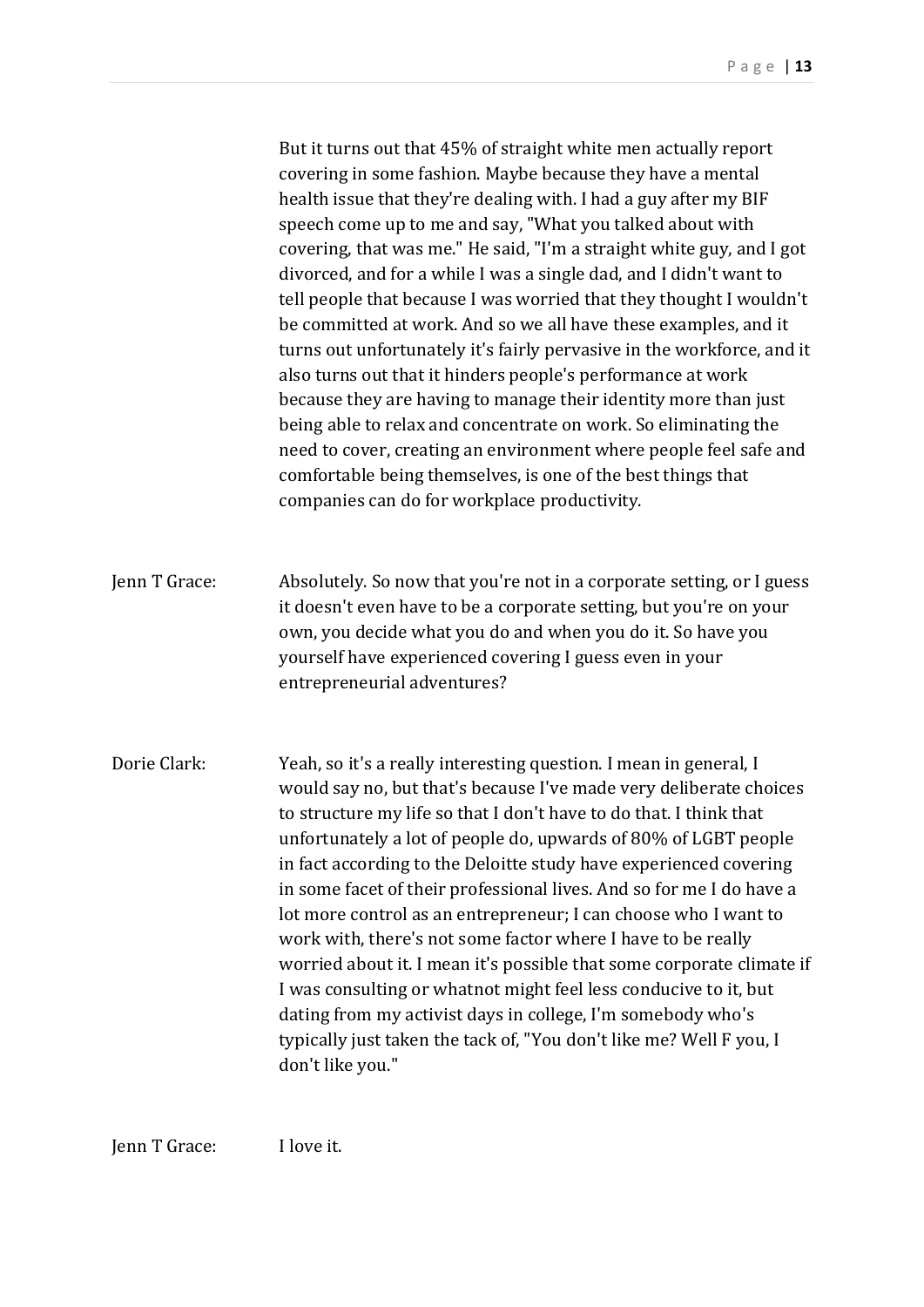Dorie Clark: So I try to just be myself, put it out there in a nice way, and if people are not interested in doing business with me, then I just move onto something else.

Jenn T Grace: I am on the exact same wavelength as far as that goes, I think that's perfect. So in terms of somebody who might be listening to this- so say for example, because my audience is a good healthy mix of LGBT people, and then also allies who are just learning to know more about the LGBT community. For somebody who might be listening to this who maybe hasn't made that step yet to be an entrepreneur, and maybe they're in a workplace where it's not necessarily conducive, do you have maybe some just any piece of hope, or some kind of piece of wisdom that you would say to that person if they are finding themselves in situations like this?

Dorie Clark: Yeah, so I think that ultimately if you are in a situation where you are being implicitly or explicitly asked to sort of sand down your differences, to modify your behaviors to make other people feel more comfortable, it's something that can be really damaging over time, and I think that ultimately of course it's best to get out of that situation. But in the interim you may not have that option. These things take time. In my first book, 'Reinventing You,' I interviewed a woman who was able to reinvent her career, and ultimately it was this fantastic story. She went from being a hairdresser to a professional speaker on leadership topics. So it was so interesting. But she said that it was over a ten year period that she did this, because she had a ten year lease on her hair salon, and she just decided that over that ten years she was going to use that time to build up her reputation and her client base for her speaking business, so that when the lease was up she could make a safe and easy transition. And she said it's like if you're getting divorced, you don't just yell, "Alright we're through," and then walk out the door. You want to try to plan it, you want to try to be strategic about how exactly you're going to do it. And for any transition, whether it's a professional reinvention, or finding a workplace situation that is going to be more amenable for you, sometimes it really does take time because you may need the money, you may have a family that depends on you. But it's just kind of making strategic decisions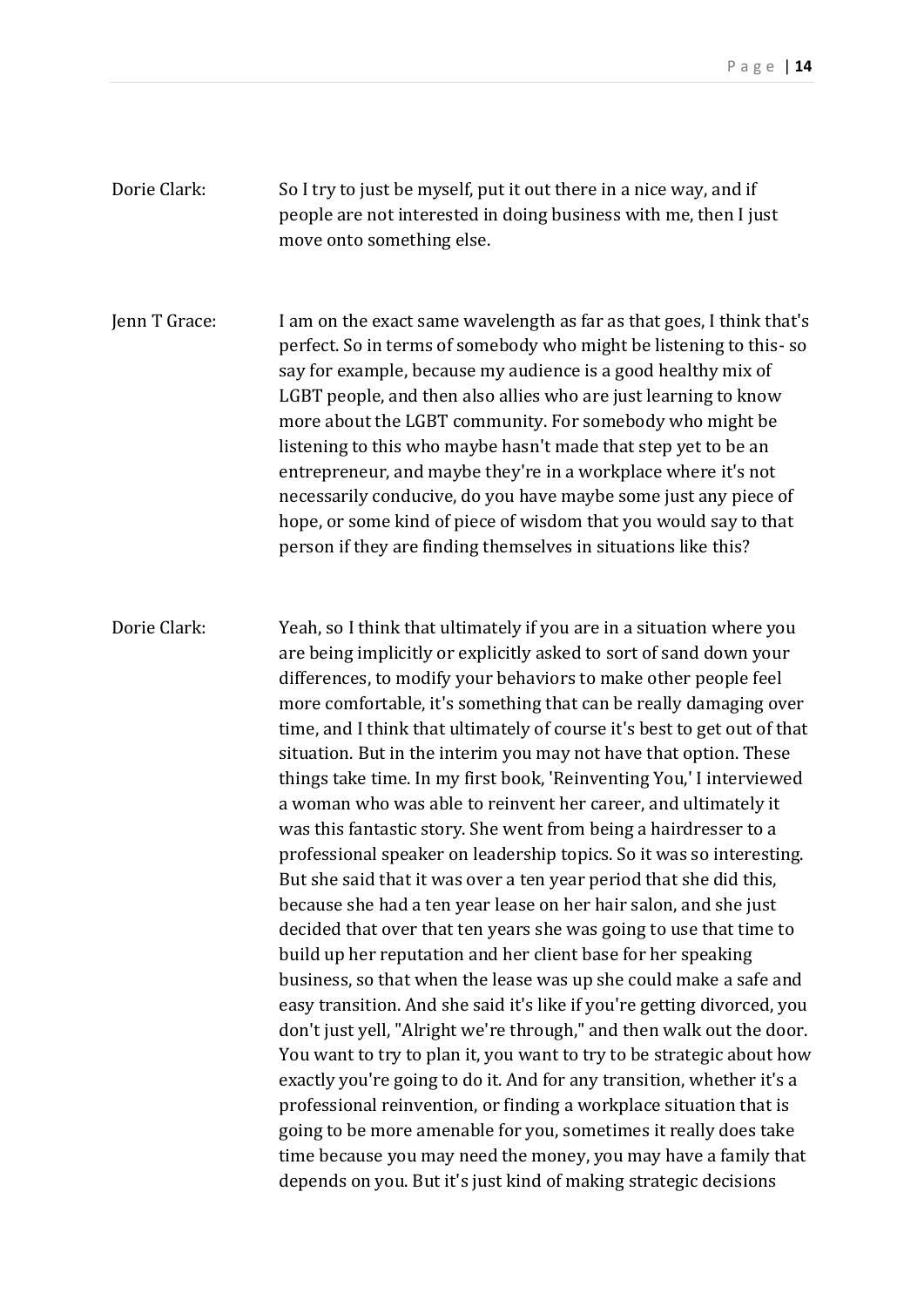now, and knowing that even if in the moment you are having to make sacrifices that are a little bit uncomfortable, A) it's good always to try to not make assumptions, because sometimes we may guess incorrectly about what the climate is. Now I mean you may not, but it's also possible that sometimes we might suspect that a certain person, or a certain thing would be frowned on, and actually it's just us that's paranoid. And it might actually not be received poorly. So getting a reality check from a trusted colleague is one important thing to do. But if it turns out you are in a situation where you temporarily have to be putting up with it, I think it's really important to just separate ourselves and to realize this isn't forever, and that over time you can begin to reposition yourself so that you're working with people and with organizations that will be better and more accepting.

- Jenn T Grace: I like that answer, that's really good. It's reassuring but it also is realistic that it takes time to make any type of transition a successful one.
- Dorie Clark: Absolutely, and I think something- the drum that I try to beat in 'Reinventing You' and 'Stand Out' as well, is that one of the best investments you can make in your career is investing in developing a strong personal brand. Getting recognized both inside and outside of your company. Writing blogs, giving speeches, being involved in professional associations; all those sorts of stuff. Because if you do that, that is the best form of career insurance, and the more you make yourself invaluable to your company, the more you're a rainmaker, the more you're publicly recognized. Frankly, the more leverage you have, and they will feel like they can't afford to lose you, and even if they're not the coolest in the world about LGBT issues, well if you're valuable enough, they will deal because they have to deal.

Jenn T Grace: And they'll at the very least have to deal, but then that also kind of opens the door for potential opportunities like your young fourteen year old self to be able to make some kind of significant change within that organization around LGBT, which is really amazing too.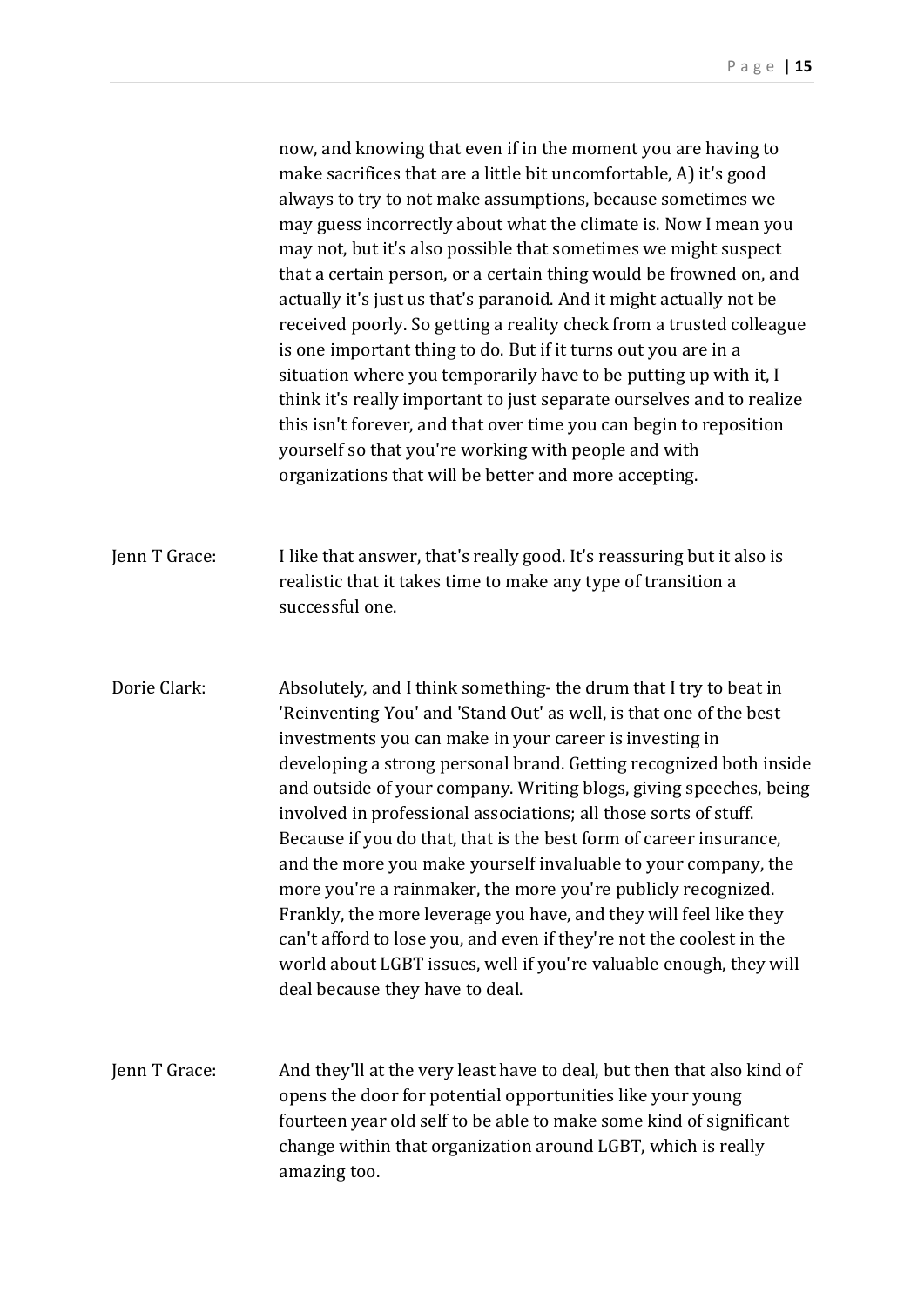## Dorie Clark: Yes, absolutely.

Jenn T Grace: This has been fantastic so far. I want to ask you about marketing specifically. Not to suggest that you are an LGBT marketing expert, but rather partially from your background in marketing, but also just from a consumer standpoint. Have you- and I guess so those listening are looking for marketing tips or advice of how they can better position themselves to market to the LGBT community. So in that vein do you have any particular kind of thought, or a piece of advice, or just kind of anything that you think that you could share that might help make them slightly more successful in doing so?

Dorie Clark: Well I think that one of the best forms of marketing of course isit's actually where marketing and HR ties together. Because if a company is viewed as having positive internal policies with regard to LGBT issues, that's something that I think both for me personally and for consumers in general, tips the scales in their favor in terms of who you want to be doing business with. And it has the additional benefit of making your company more competitive from a talent perspective. So really investing in creating the kind of internal climate and policies, and then publicizing that, that we want the most talented LGBT employees. That is really valuable, and then those people can actually serve to be the best on the ground ambassadors to the world at large.

Jenn T Grace: Absolutely, that is so beautifully put. Can you think of somebody kind of in the opposite direction, where a company has blatantly not supported LGBT, but yet- or internally, from an internal standpoint, but then also is trying to market externally? Have youcan you think of anybody? I'm actually trying to think of an example myself, where companies tend to have mixed messaging. So they don't really support an internal climate, but then they want the 'LGBT dollar' so to speak.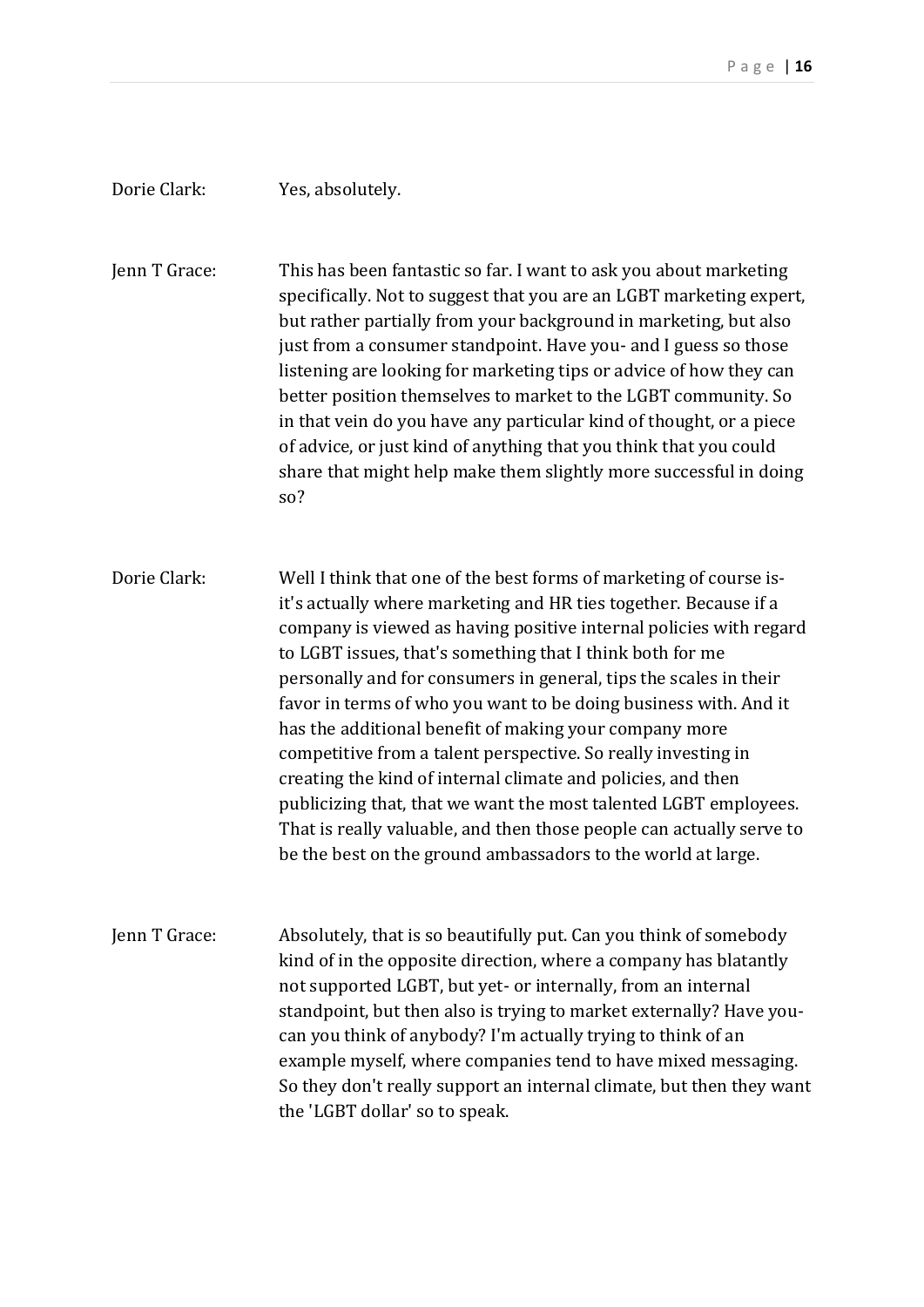| Dorie Clark: | Yeah, yeah absolutely. You know I have not dived into this in depth  |
|--------------|----------------------------------------------------------------------|
|              | in recent times, so I mean I think back years ago, I know Coors I    |
|              | guess has now become a 'friend' if I understand correctly, of the    |
|              | LGBT community. But I know twenty years ago for instance, there      |
|              | was a lot of turmoil and tumult about initiatives that they          |
|              | supported, and it's my understanding at the time that internally     |
|              | they were actually I think not bad. But there was initiatives in the |
|              | nineties that they were supporting anti-gay initiatives. All of this |
|              | now has evolved over the past couple of decades, but I think there   |
|              | can be disjuncts at times between internal and external policies.    |

- Jenn T Grace: Yeah, I like to advise that it makes sense to be focusing on both at the same time, and make sure that your people on the inside are happy before you try to do any type of external support, even if you just want to have a Pride parade float, something that's seemingly so- it's a way to make a splash into the community, say 'Hey we support the community,' but even doing something that's so benign in so many ways, if your internal policies don't actually support the fact that you should be at that parade, with the way social media is, and the way that word of mouth spreads, it would come up very quickly that there was some kind of disconnect between the two.
- Dorie Clark: Yes, absolutely.
- Jenn T Grace: So in terms of your brand personally and your career, one of the questions I like to ask is- and I feel like you've kind of hit on this a little bit even just prior to your being in the workforce, but going to college, but are there additional ways that you kind of leverage the fact that you are someone with an LGBT community in some kind of beneficial or positive way for either your business, for yourself personally, or I guess for the community at large?
- Dorie Clark: Yeah so I think certainly from a networking perspective, it's always been a personal pleasure for me to connect with other LGBT professionals, and certainly it's one additionally nexus of networking; so I think there's a piece of that. I actually think that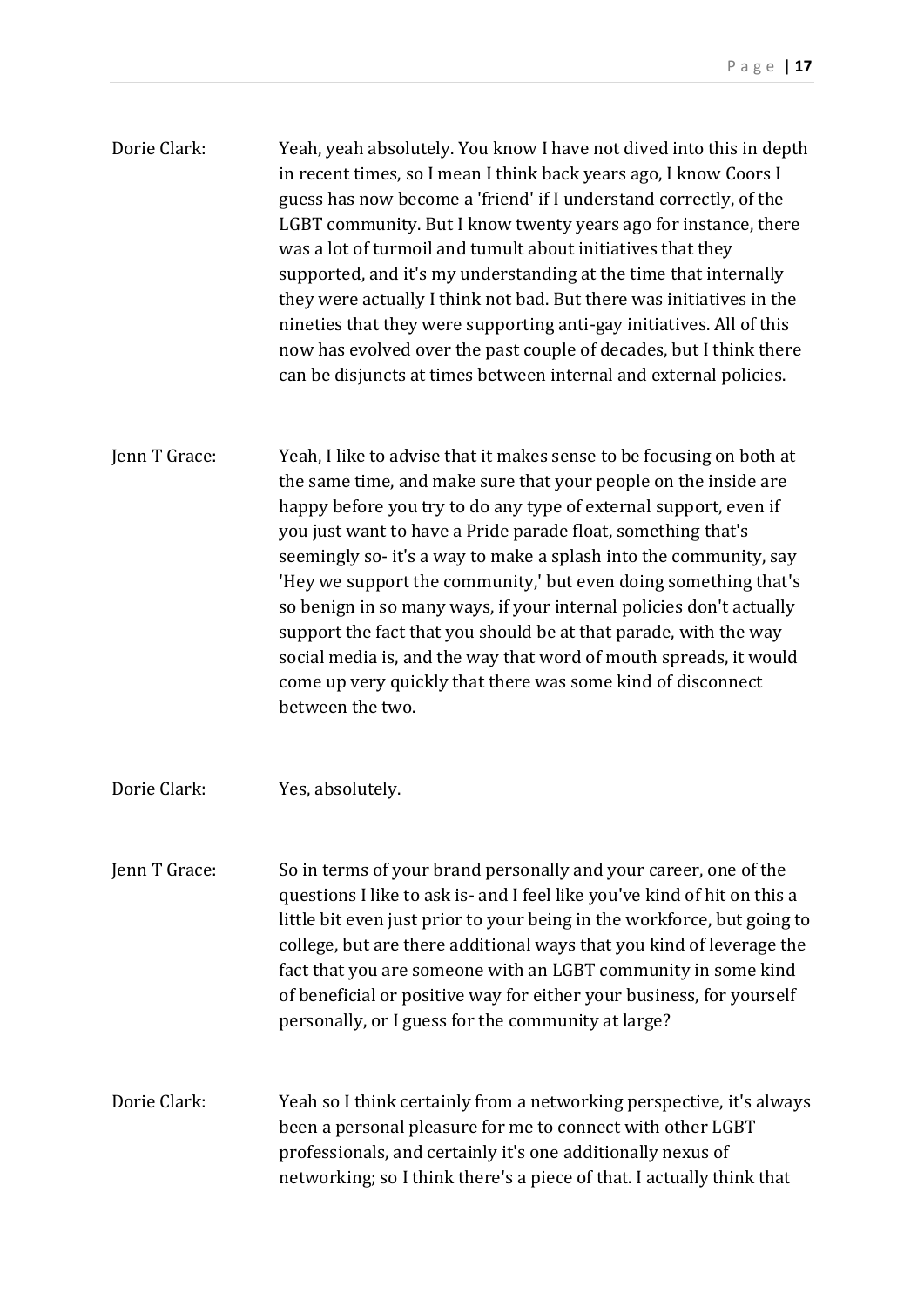one way that I have benefitted, which is a rather unexpected way, is that in the work that I do around branding both from a corporate perspective, and personal branding, I think that in some ways my message carries more weight as I talk about it because I am- from the feedback that I've received, perceived as being authentic in delivering the message because I look different than most of the speakers that are out there. I'm not compromising in terms of the things that I wear or whatever. I will wear men's suits, things like that, I'll have short hair, and I think people realize that there may be a penalty associated with that, or at least a perceived penalty, and so the fact that I am willing to do that, because that is what I feel comfortable doing, is I think read as a testament to my walking the talk on authenticity. And so I didn't think about that, it didn't occur to me that that would be a factor, but that is some of the feedback that I've received over time.

Jenn T Grace: That's awesome. I feel like absolutely; if you're going to be talking about authenticity on some level by sharing up as yourself and not compromising who you are regardless of the audience, that really just kind of hits the message home even further of what you're already kind of talking about, so that's a perfect kind of lineup.

Dorie Clark: Thank you.

Jenn T Grace: So I want to ask you just I guess a couple more questions, and then we will part ways. In terms of just something for career advice, or business advice, is there some kind of book, or some kind of program or tool that you're using in your business right now that's really kind of helping you out that would be beneficial for others to know about?

Dorie Clark: One thing I've become a real evangelist about is online calendar tools, and in fact we used one to book our session today. Scheduling things can take so many emails back and forth, it's just a nightmare. And so it's kind of wonderful to have this online scheduler, where you can just send people the link, they can book something directly, you don't have to go back and forth, it's just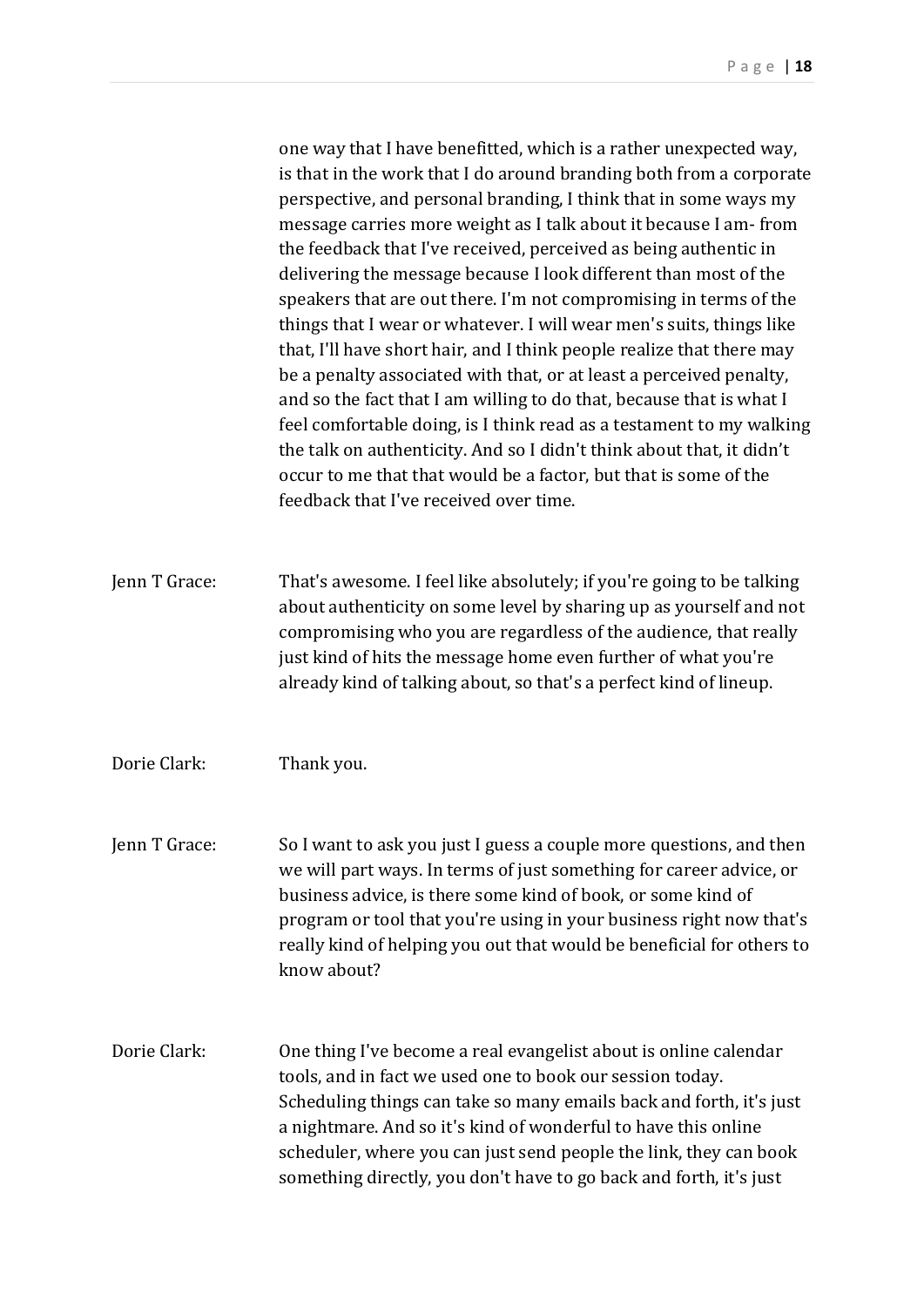|               | done. That to me is saving hours and hours every month, so I love<br>it. There's a variety of them, I use one called Schedule Once, but<br>there's many competitors in the marketplace that one can look at.                                                                                                                                                                                                                                                                                                                                                                                                                                                                                                       |
|---------------|--------------------------------------------------------------------------------------------------------------------------------------------------------------------------------------------------------------------------------------------------------------------------------------------------------------------------------------------------------------------------------------------------------------------------------------------------------------------------------------------------------------------------------------------------------------------------------------------------------------------------------------------------------------------------------------------------------------------|
| Jenn T Grace: | I swear by Schedule Once as well, it's just so handy. And then when<br>you have to reschedule you just hit the button 'Reschedule' and it<br>kind of takes care of all of the back and forth hassle. So I am 100%<br>on that train.                                                                                                                                                                                                                                                                                                                                                                                                                                                                                |
| Dorie Clark:  | Totally.                                                                                                                                                                                                                                                                                                                                                                                                                                                                                                                                                                                                                                                                                                           |
| Jenn T Grace: | So what is-I guess the ending question here, and then I'll have you<br>kind of give a plug for all the things that you're working on. But<br>what is one thing in your business right now that's working well<br>for you, or that's just kind of really exciting and has you all fired up<br>about?                                                                                                                                                                                                                                                                                                                                                                                                                |
| Dorie Clark:  | Well I think one thing that I am really fired up about, actually just<br>looking forward perspectively into 2016 and beyond, is that I have<br>really made a commitment moving forward that I am going to be<br>saying 'no' more often.                                                                                                                                                                                                                                                                                                                                                                                                                                                                            |
| Jenn T Grace: | I like it.                                                                                                                                                                                                                                                                                                                                                                                                                                                                                                                                                                                                                                                                                                         |
| Dorie Clark:  | You know, in a nice way of course, but I realize that I kind of had<br>this revelation that the success that I've had here has often been<br>because I've said yes to almost everything, and just tried to fit<br>everything in. But I've now reached a point where just structurally<br>it's no longer possible. It's just you cannot say yes to everything.<br>And I think that sometimes there's a little bit of a lagging<br>realization that I'm now at a different phase in my career, I'm<br>fortunate I'm now in a different phase where a lot more people are<br>reaching out to me, I have a lot more opportunities, and that's a<br>wonderful problem to have. But I now need to start shifting so that |